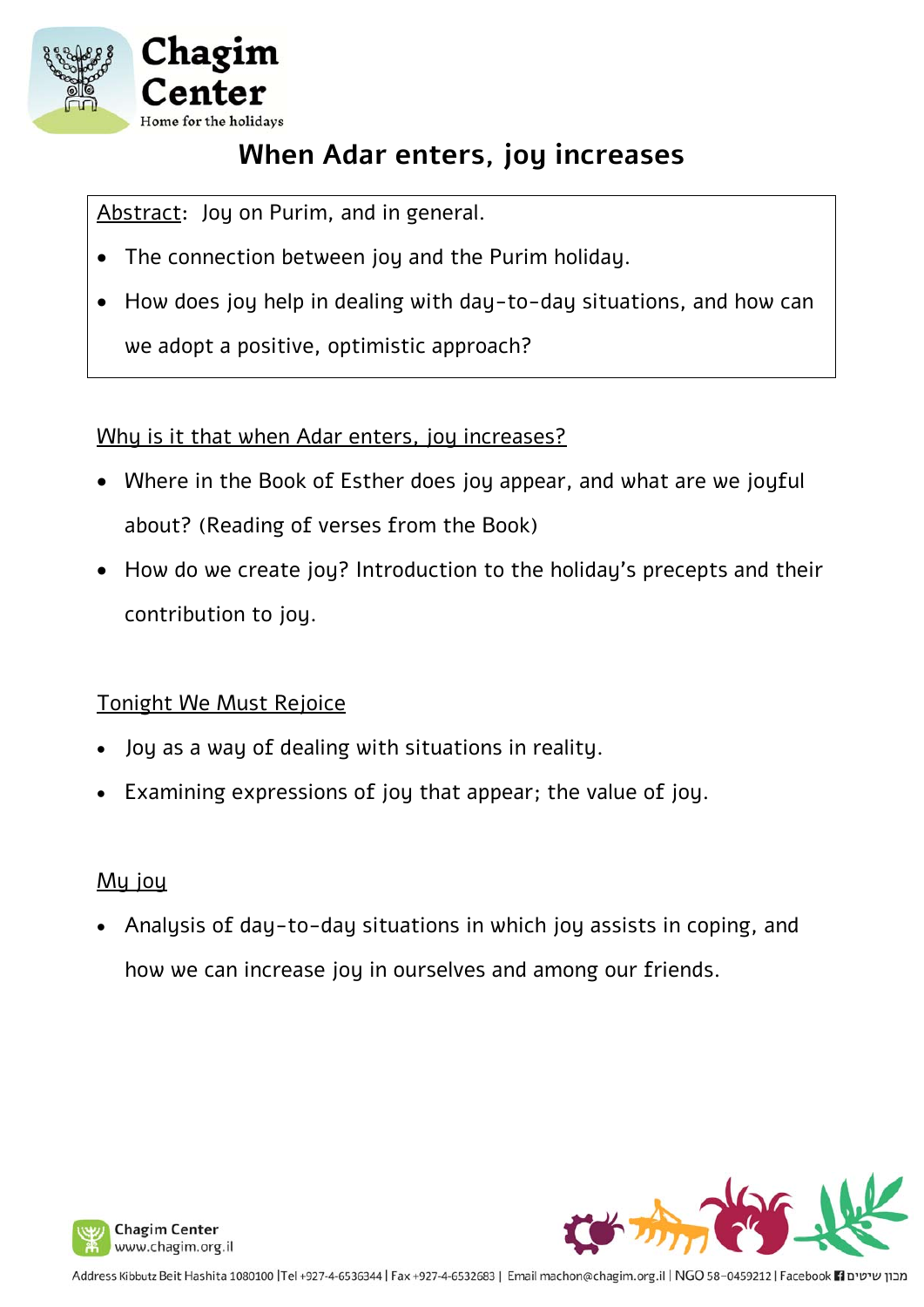

## **Purim ID card**

**Date:** The 14th of Adar (14-15 in walled cities)

**Reason for the holiday/event:** Rescue of the Jews by Esther and Mordechai in the

Kingdom of Achashverosh from Haman's intention of annihilating them.

**Figures:** Queen Esther, Mordechai the Jew, King Achashverosh, Haman the Villain.

**Holiday precepts (mitzvoth):** Reading the Book (Megillah), feast-banquet, sending

gifts to one another, gifts to the poor.

**Customs:** Dressing up, Adloyada - masquerade procession, making noise with

noisemakers upon mention of the name Haman, making and eating hamentashen,

Purim Spiel comic play.



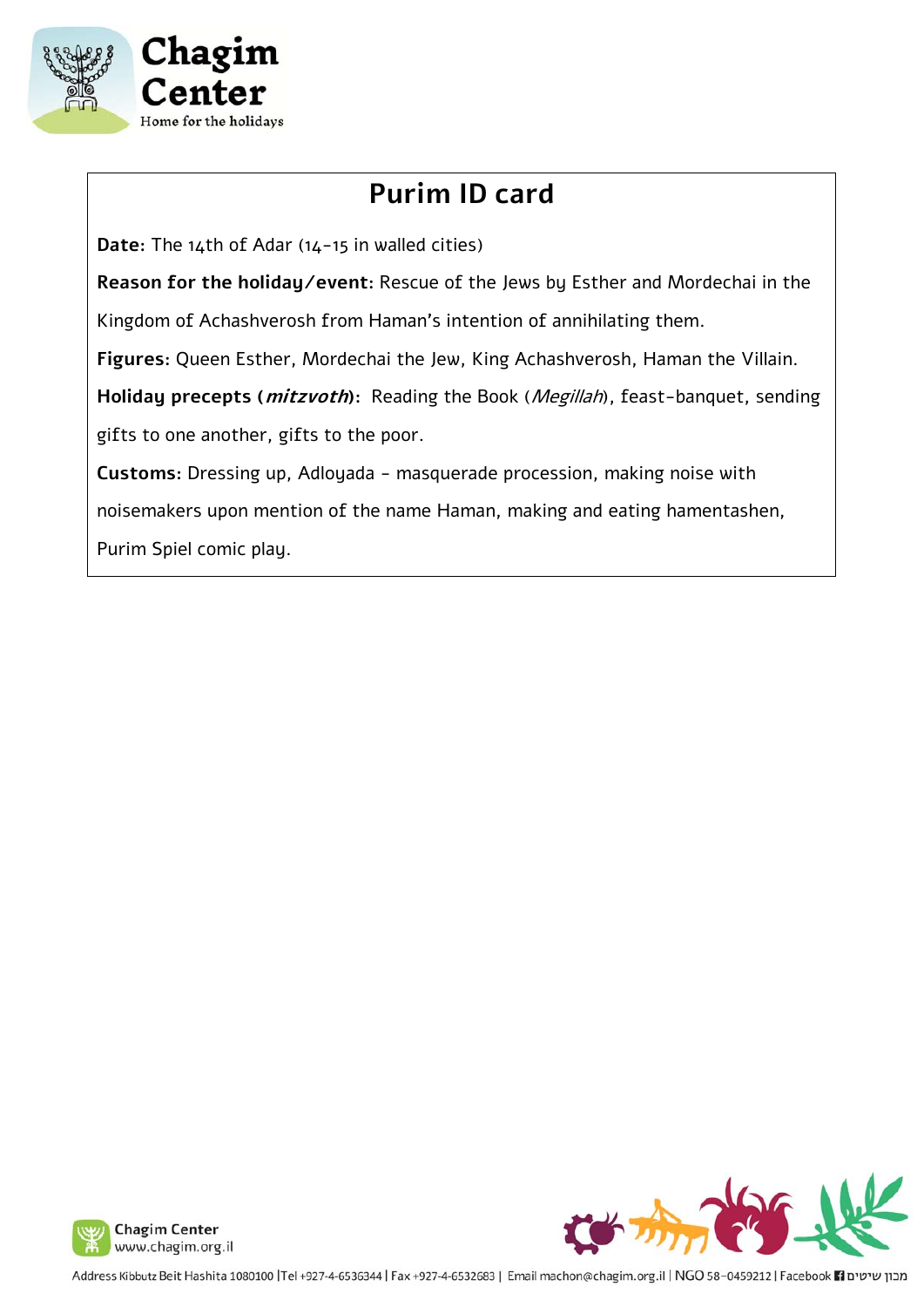

### **Why is it that when Adar enters, joy increases?**

#### Course of the lesson

- 1. Question: Why is it that when Adar enters, joy increases? How is Purim joyful?
- 2. Mark (each student on a page of his own) the word JOY in the following sentences or words synonymous with joy, such as merry and glad.

(15) When Mordechai left the king's presence, wearing royal garments of blue and white, a large gold crown, and a purple robe of fine linen; and the city of Shushan rejoiced and was merry.

(16) The Jews had light, and gladness, and joy, and honor.

(17) In every province and in every city to which the edict of the king came, there was joy and gladness among the Jews, with feasting and celebrating...

Meanings of words: hur - fine white cloth; ateret - wreath, crown; tachrich covering, wrapping; butz - fine linen, byssus; merry - joyful; light - light of joy; honor - good; edict - law; feasting - a festive meal with alcoholic beverages.

(17) This happened on the thirteenth day of the month of Adar, and on the fourteenth they rested and made it a day of feasting and joy. (18) The Jews in Sushan, however, had assembled on the thirteenth and fourteenth, and then on the fifteenth they rested and made it a day of feasting and joy. (19) That is why rural Jews—those living in villages—observe the fourteenth of the month

of Adar as a day of joy and feasting, a day for giving presents to each other.

Meanings of words: Assembled - gathered and organized for war; rural Jews living in villages - without walls.



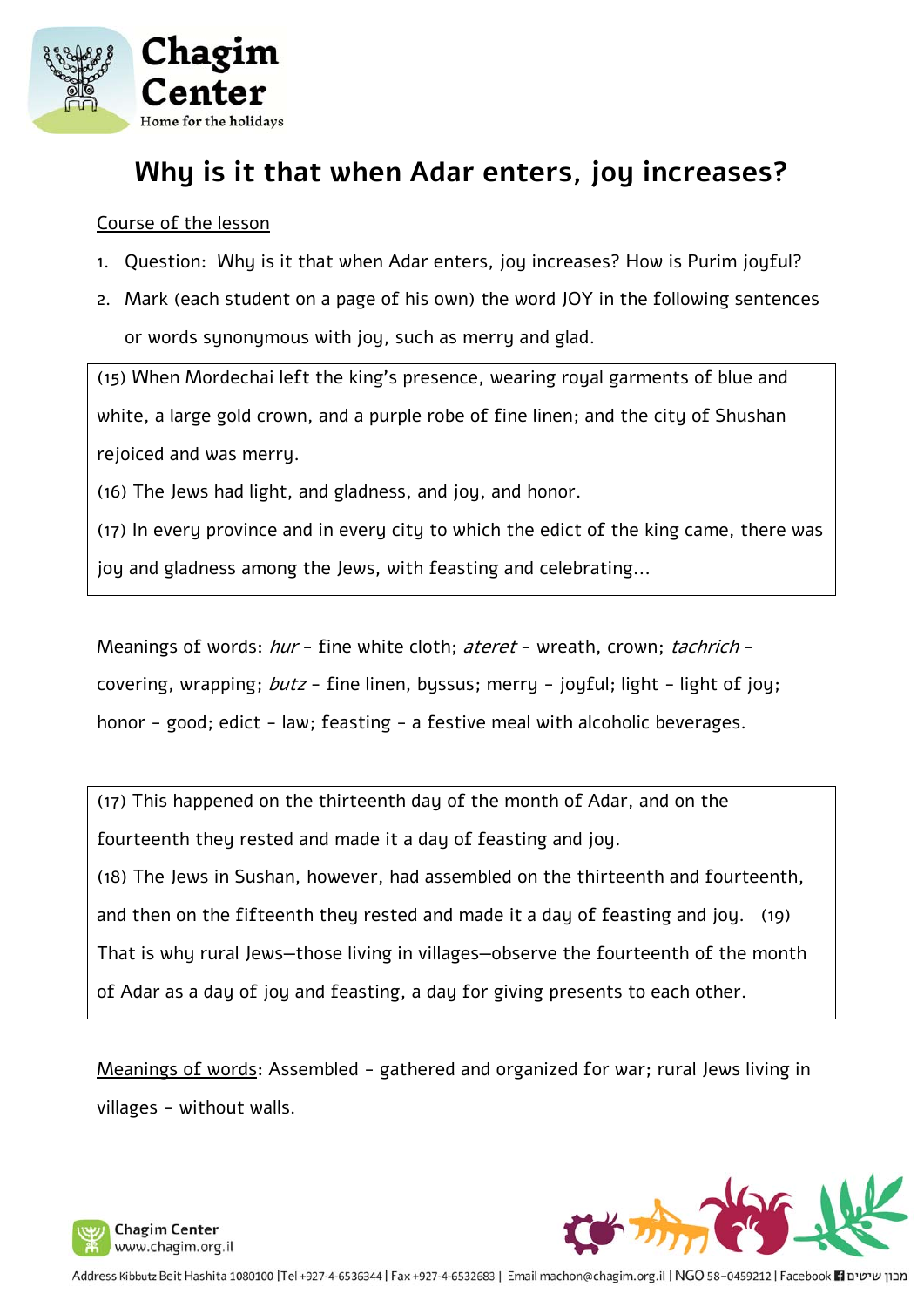

(21) To establish this among them, that they should keep the fourteenth day of the month Adar, and the fifteenth day of the same, each and every year: (22) As the days wherein the Jews rested from their enemies, and the month which was turned unto them from sorrow to joy, and from mourning into a good day: that they should make them days of feasting and joy, and of sending portions one to another, and gifts to the poor.

Meanings of words: Establish this among them - to observe the holiday; sorrow sadness; mourning - sadness over death / injury; poor - people in need.

#### Questions:

- 3. What words synonymous with joy did you find in the passages? (Merry, light, gladness)
- 4. How many times do the word joy and synonymous words appear in the passages? What do we learn from the repetition of the word joy?
- 5. According to the passages (and what we know about the Book of Esther story), what are the Jews happy about?
- 6. How is this joy expressed? What actions?
- 7. What reasons for joy do you know on the holidays? And in day-to-day life?



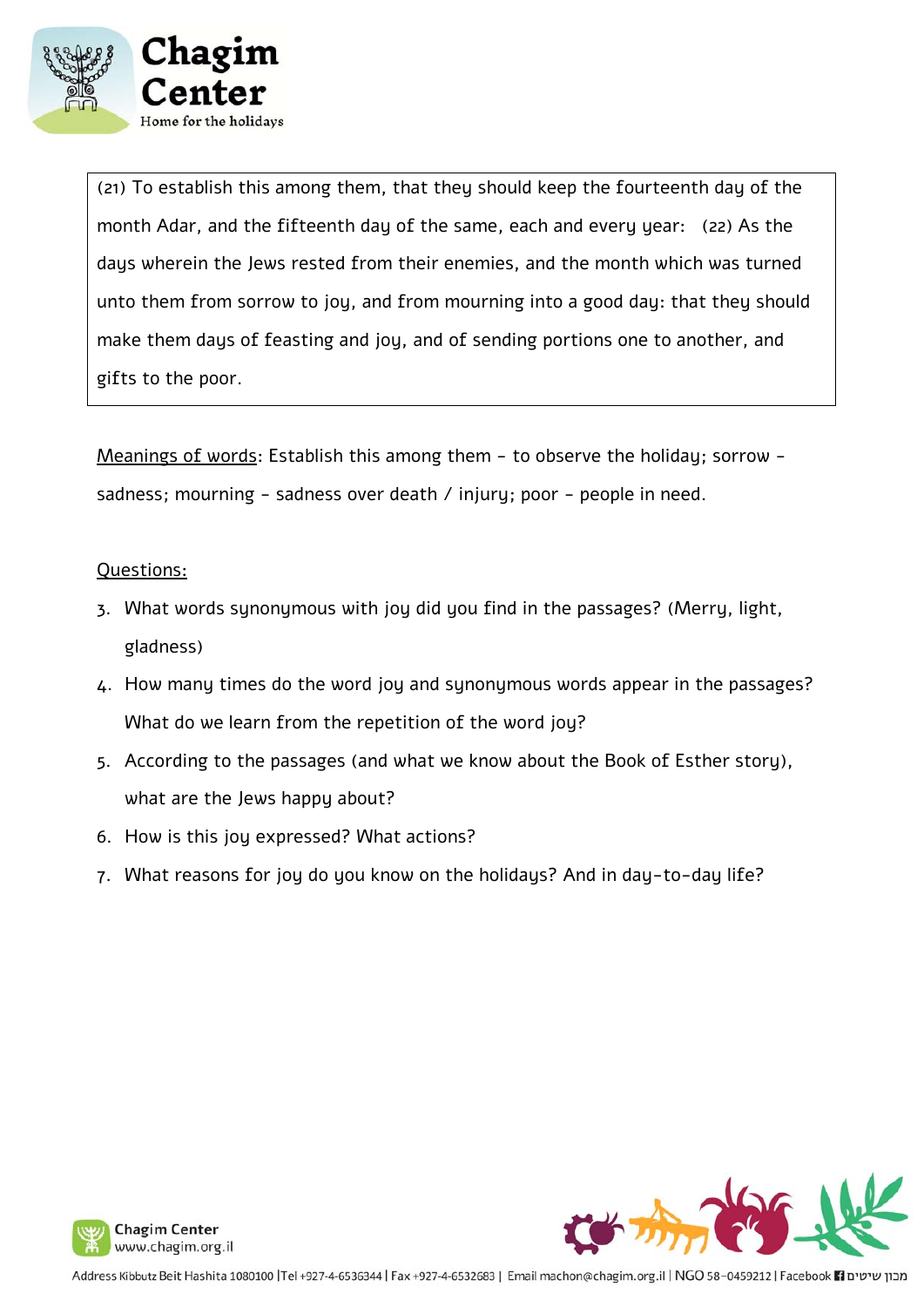

### **Holiday Precepts and Joy**

#### Course of the lesson:

We shall explain: We have seen that joy is a main aspect of the holiday and story of the Book. How are you joyful or make others joyful? For example, on a birthday or party, what is done in order to be joyful? (Food, song, gifts)

Similarly, on the holiday we are ordered to do things that increase joy.

- We shall ask: What are the four precepts (mitzvoth) of the holiday? The four Ms (Mems) Reading the Book of Esther (*Megillah*); feast-banquet (*Mishte*); sending gifts to one another (*Mishloach Manot*); gifts to the poor (*Matanot La'evyonim*).
- We shall explain: Hazal count four precepts that apply on Purim:
	- o Reading the Book of Esther. On the holiday eve and on its morning, as part of publicizing the miracle, and giving thanks for the rescue. Women too are obligated to read the Book (despite the fact that it is counted among the time-dependent positive precepts, since they too were saved in the Purim miracle; or, since the main miracle was performed by a woman).
	- o Purim feast banquet and celebration. As written in the Book, the days of Purim were designated as "days of feasting and joy". In the Talmud (Megillah tractate) it says that a person must feast on the holiday, including wine; it also says that a person must get drunk to the point where he cannot distinguish between damned Haman and blessed Mordechai. There are differing opinions on the question of the extent to which inebriation is obligated, and there are adjudicators who determined that this precept has been removed from Jewish law. Some claim that the precept is valid but there is no need to become completely drunk rather just enough to induce sleep and while sleeping a person cannot distinguish between damned Haman and blessed Mordechai (Hameiri).

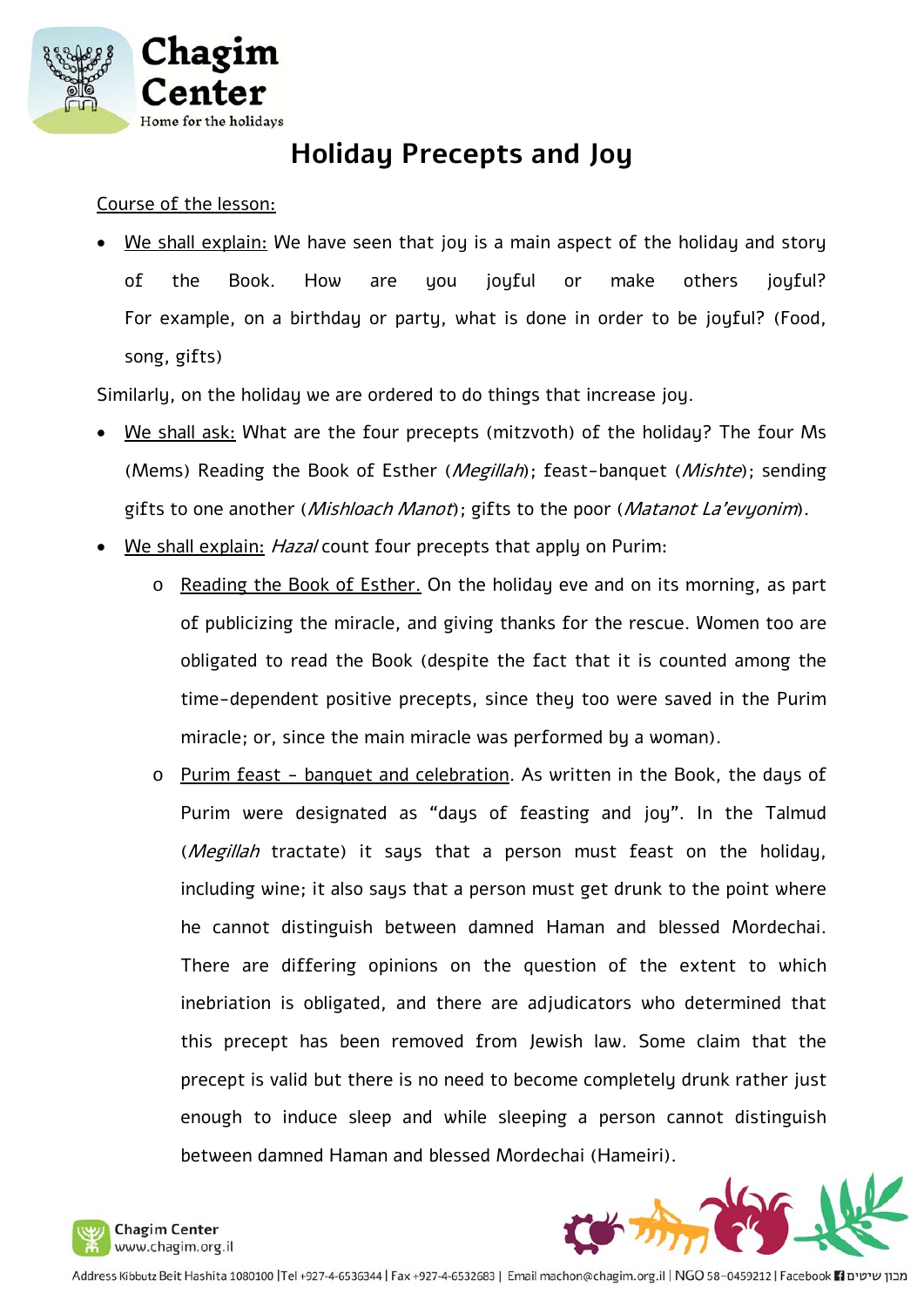

- o Mishloach manot (gifts of food and drink) sent to one another. From the text of the Book of Esther "gifts of food and drink sent to one another", where the word "gifts" (manot) is plural and "one another" is singular. Hazal deduced from this that it is incumbent on each person to send at least two gifts, to at least one person.
- o Gifts to the poor. According to Jewish law, one should give at least two gifts to two poor people, or a sum of money to enable purchase of available foods. The Rambam notes that it is better that a person be more generous giving gifts to the poor than feeding himself at his feast.
- We shall ask: What is the connection between the precepts of the holiday and joy? How do the precepts increase joy? (See annex for teachers)

Reading the Book – to remind us of the rescue, and the reason for the holiday;

Banquet / feast – the pleasures of the table, feasting together;

Sending gifts – to make friends happy with gifts;

Gifts to the poor – to bring joy to the poor, and the joy of giving;



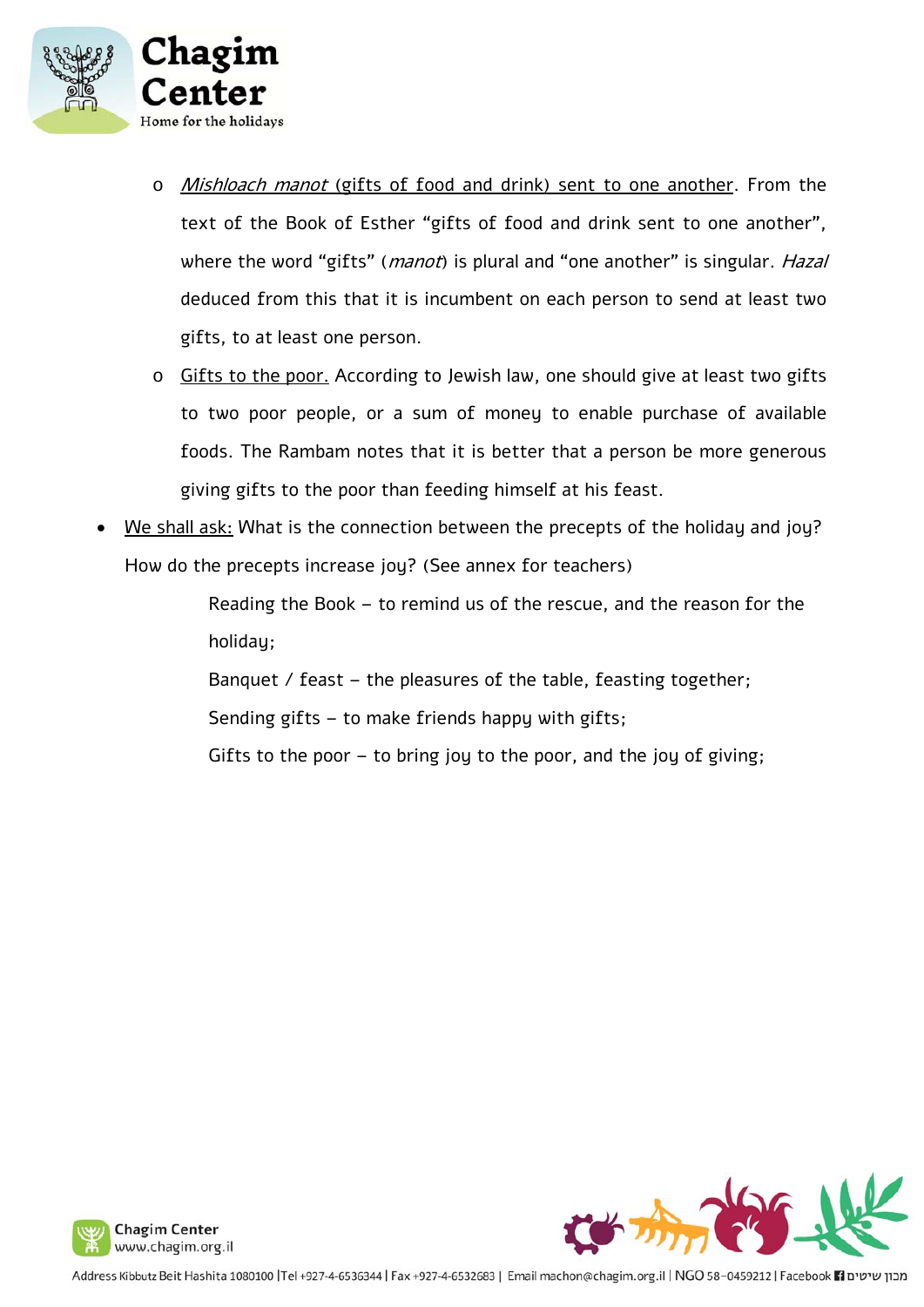

**Lend a hand** 

# **Tonight We Must Rejoice – joy as a way of coping**

Read the following songs and classify the marked words into two categories: Words

connected with joy, and antonymous to it.

# Lyrics: Avigdor Hameiri Music: Mordechai Zeira Lend a hand, close your eyes, Purim is upon us, let's forget about everything. If you have a **pain**, trample it with your feet, Open your mouth and **sing aloud**: Aha! Aha! We'll all go crazy We'll see, we'll live, despite all the **hardship**. Aha! Aha! We'll do what we want. We'll live, and we'll see **miracles and wonders**. Meanings of words: Ramsehu ‐ step on and destroy it Heftseinu ‐ what we want, or desire Nevatseya ‐ we will do Al af ‐ despite, even though... Tla'ot ‐ hardship

#### **Happy Song**

Lyrics: Yaakov Orland Music: Mordechai Zeira

Even if our head is bowed and sadness surrounds us – Come on, let's be aflame with the joy that is in us. Hey, Hey come on, let's become filled with joy, joy, as full as the eye Hey, hey Sing higher and higher let the wine rise and burn! let the wine rise and burn! Hey, Hey... Rise and burn like fire and light us up with power! Woe to he who despairs, tonight we must rejoice! Hey, Hey the night shall redeem any man, any man with a soul in him Hey, hey each man in Israel has a spark of consolation in him! a spark of consolation in him! Hey, Hey...

Meanings of words: Bowed – bent over Surrounds us – wrapped around us Redeem – save Consolation – give comfort, relief



מבון שיטים Facebook **F1 ו**GO 58-0459212 Facebook **F1 ו**Gddress Kibbutz Beit Hashita 1080100 |Tel +927-4-6536344 | Fax +927-4-6532683 | Email machon@chagim.org.il | NGO 58-0459212 | Facebook **F1**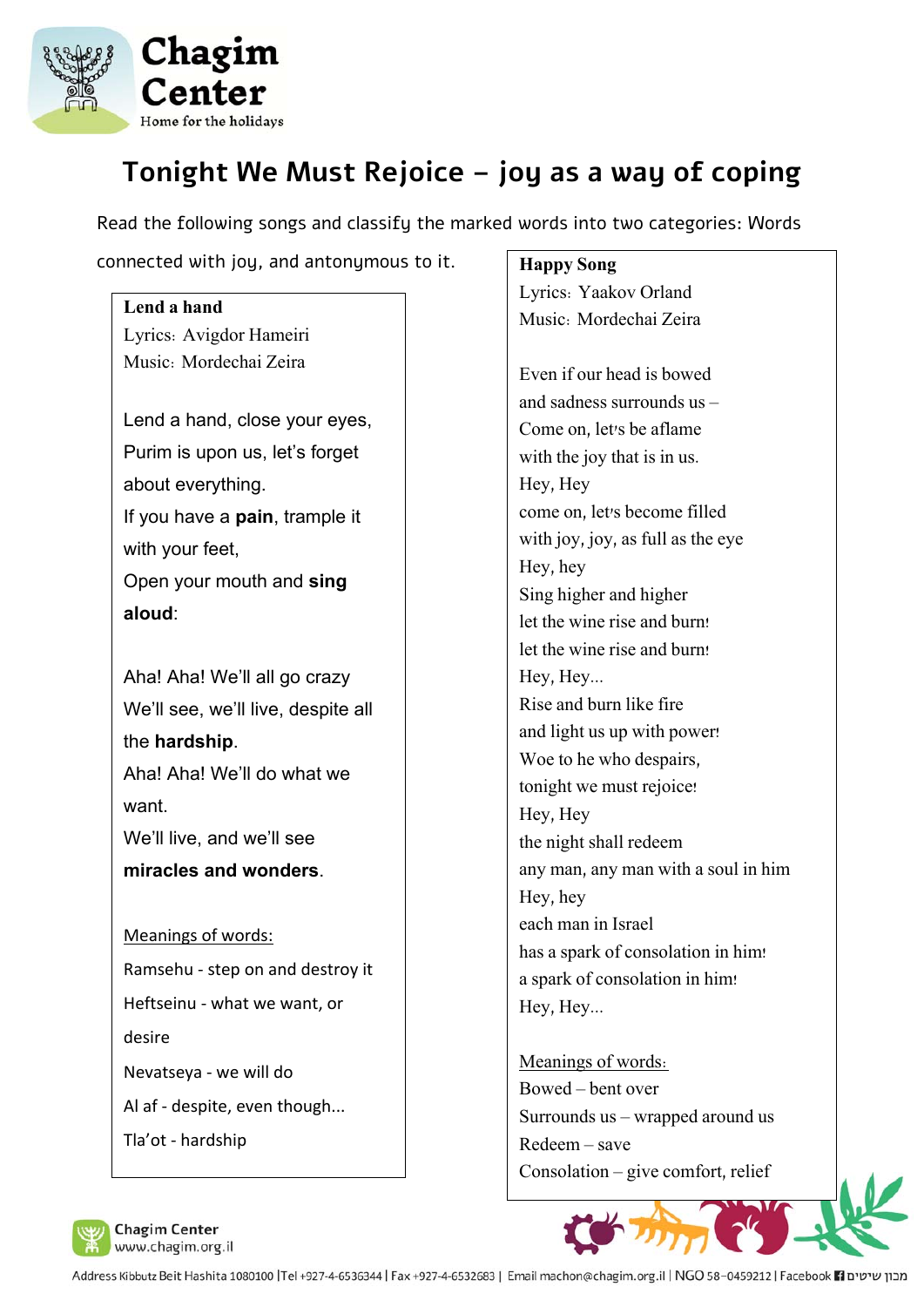

#### Questions:

- 1. Which words are associated with joy and which to sadness and hardship? Which are there more of?
- 2. From among the words that describe hardship, what do we know about the state of the people in the songs?
- 3. What do the two songs have in common?
- 4. How will these people overcome their difficult situation? Who will help them?
- 5. What is the meaning of "Purim is upon us, let's forget about everything"? How does Purim help to forget? What is worth forgetting, and how does this help?
- 6. What does "woe to he who despairs" mean? What's wrong with despairing? How can joy and song keep people from despairing?
- 7. Can joy and laughter help in overcoming difficult situations? Try to think of examples of such situations from your life.

#### **Summary**

Joy is what we feel when good, funny and happy things happen. In the month of Adar we are, according to tradition, supposed to rejoice. This is a bit strange, because how can you plan joy? However, both in tradition and in daily life we see that joy can be encouraged and strengthened if we do joyful things like singing, dancing, wearing costumes and giving gifts. This is what we do on Purim, and we can do it on other days as well.





מבון שיטים Facebook El יוכצו Facebook El Face וAddress Kibbutz Beit Hashita 1080100 |Tel +927-4-6532644 | Fax +927-4-6532683 | Email machon@chagim.org.il | NGO 58-0459212 | Facebook El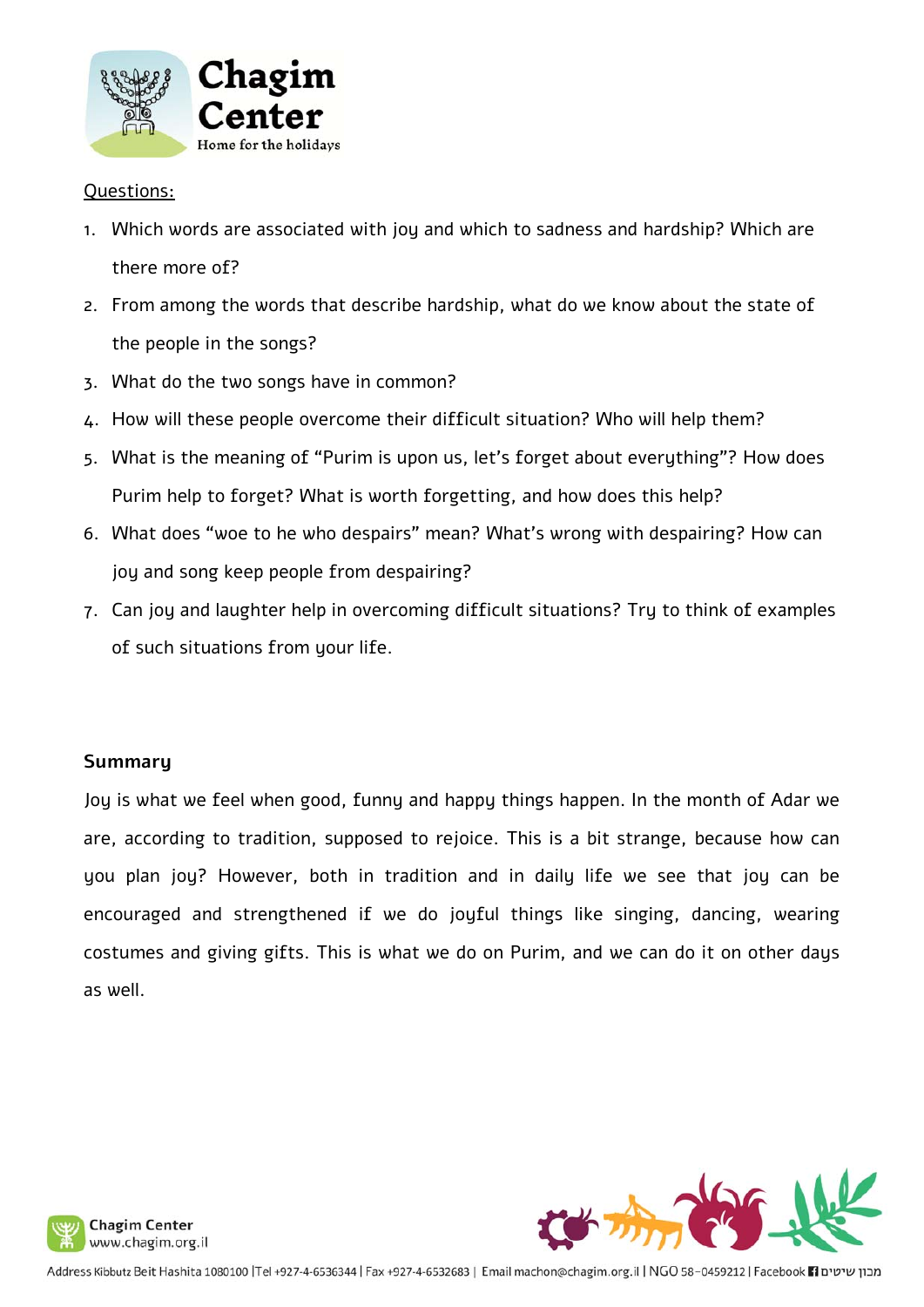

# **Joy in everyday life**

#### Course of the lesson:

- 1. Introduction: In our previous activity we saw that joy can be a good way of dealing with adversity – with a short break from the difficult things we struggle with, a respite and recess in which to recharge and then continue, or by encouraging a positive attitude in order not to despair with the hardship. In this activity we shall try to find cases and opportunities in which joy may be applied in our lives, and how to achieve it.
- 2. Dealing with situations work in groups class divided into groups Each group receives a case description, and needs to think how joy can help, and how to increase our own joy or that of our fellow man.

Your friend Shira is a little sad because her mother has gone away for a few weeks on a family visit abroad, and she misses her. How can you cheer her up?

- \* What will you do and what will you suggest she do in order to ease her longings?
- \* What will you do in order to help Shira see the positive (good) side of the situation?

Your friend Gil was not successful in an assignment his teacher gave him in class. There will soon be an exam and he is near despair with regard to passing it.

- \* How will you cheer him up?
- \* How will you convince him not to give up and continue trying?

You built a nice model for science class. Your little brother accidentally knocked it down and broke it. You know that it was unintentional yet you are angry. You have only a short time to repair it, and you're not sure you'll have time.



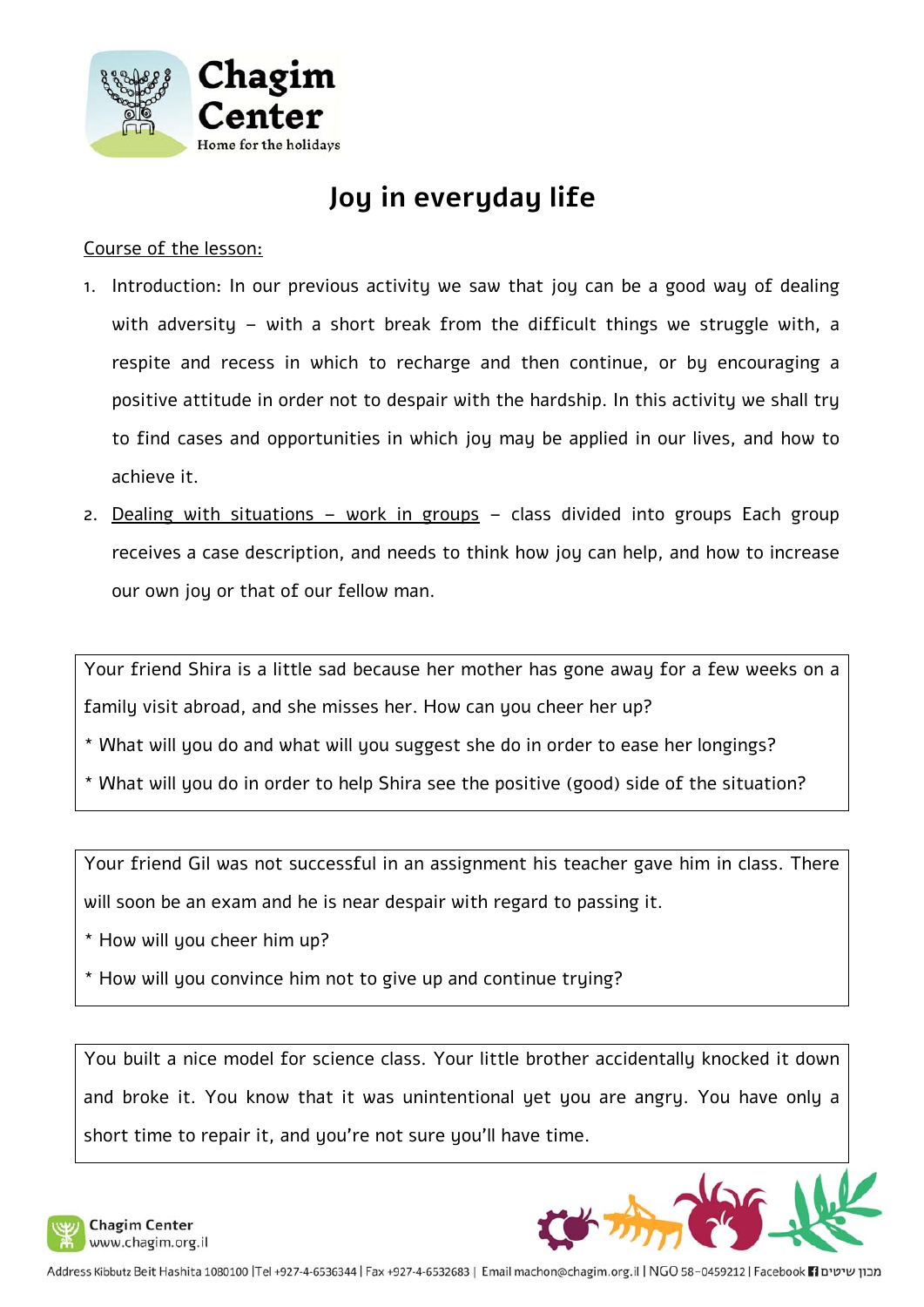

- \* How will you get over the anger?
- \* What will cheer you up?

\* What will help you concentrate on repairing rather than on anger and disappointment?

Mom has a birthday, just when Dad has reserve duty (*miluim*). You know that Mom is disappointed that she won't be able to celebrate her birthday with Dad, and she also worries about Dad.

- \* What will you do in order to encourage Mom and cheer her up?
- \* How will you distract her and keep her from worrying?
- 3. Each group shall present its suggestions, either verbally or by dramatization.
	- o What do all the groups have in common? What can we do in order to employ joy in everyday life?
	- o How are we affected when we make someone else happy?
	- o We can read the poem Circles of Happiness by Dasi Rabinovich or the explanation on medical clowns and explain how laughter and joy can help deal with difficult situations.



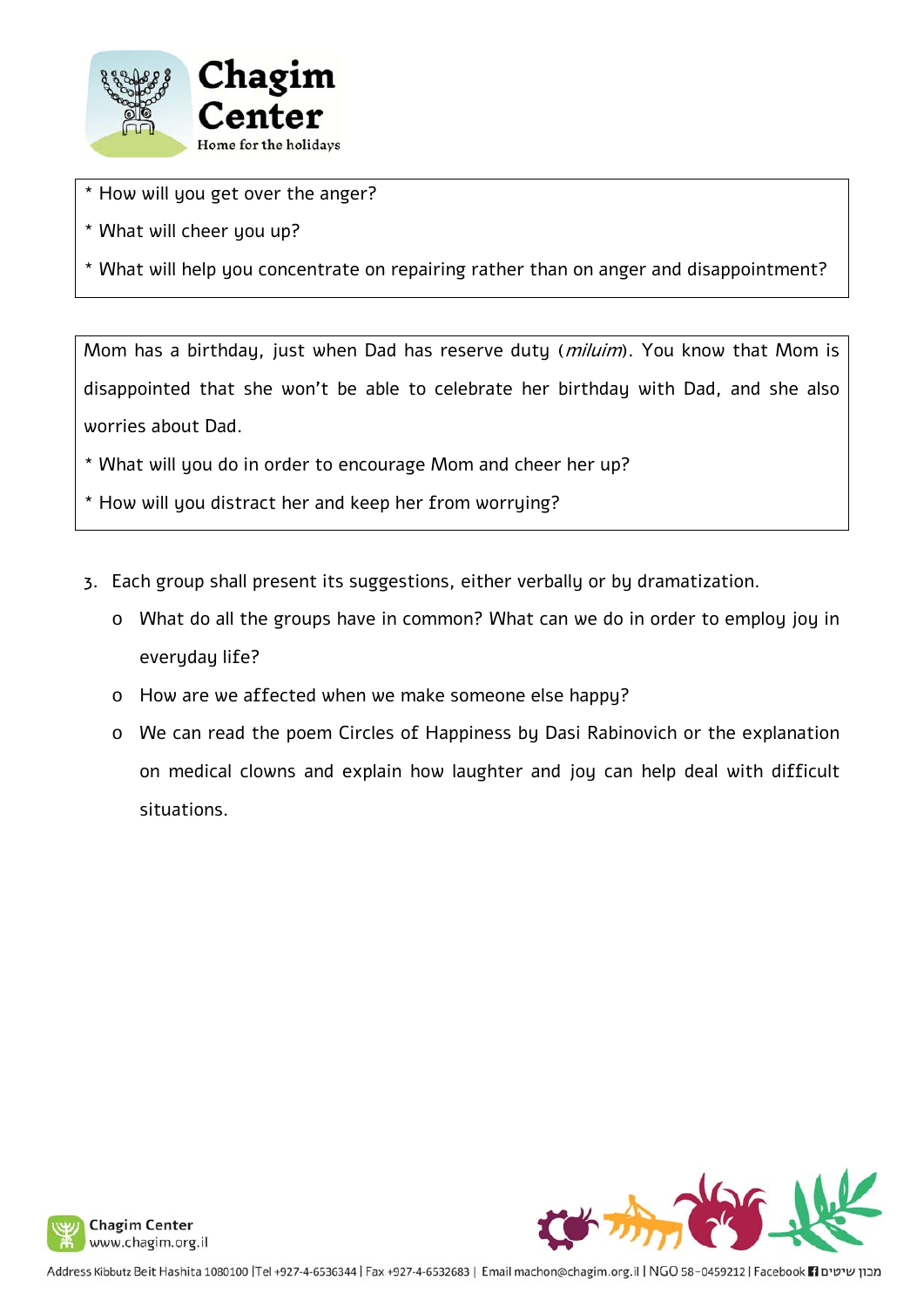



#### **Circles of Happiness / Dasi Rabinovich**

Each and every person has a circle in his heart, a circle of happiness. Sometimes it's a small circle, but sometimes it can grow and grow… When the circle is big to bursting, It sends small circles to hidden places in the body, places that sometimes hurt. The more small circles there are, the fewer places there are that hurt. There are some people whose circle of happiness is small and we have the job  $$ of helping it grow! Surely, you're asking, "How?" Each one of us can find a way – We can bring a piece of candy, or give a flower, sing a song, draw a picture, Or even simply say "Good morning, how are you today?" But the most important thing is to do it with joy, with all of your heart. May you always create lots of circles of happiness for others;

And by doing this, your circle will grow too.



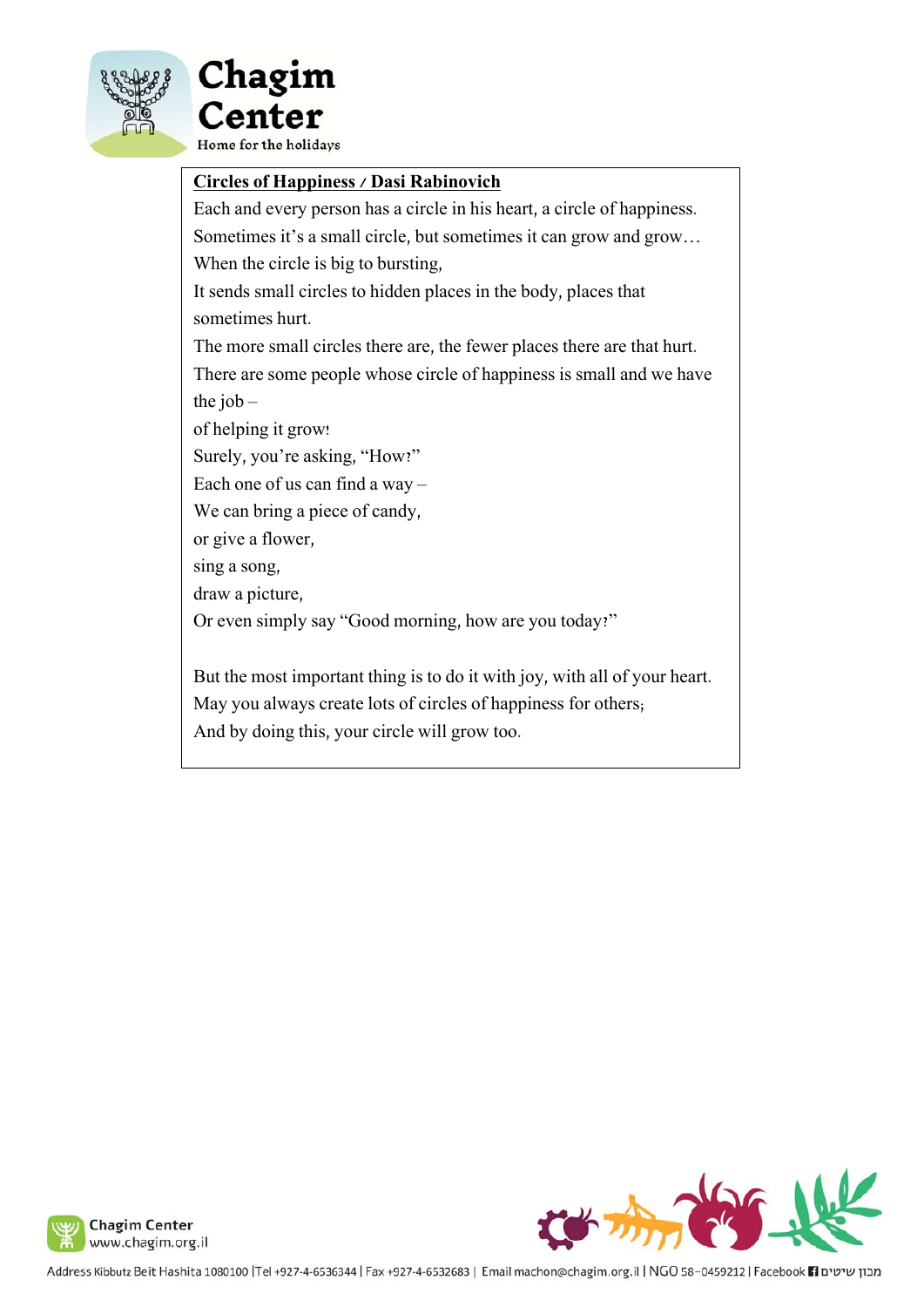

#### **Clown Care** (Wikipedia)

Clown Care (also known as hospital clowning) is a program in hospitals and medical centers involving visits from specially trained clowns colloquially called "clown doctors". They employ the therapeutic effect of humor to improve the qualit of life, functioning and condition of patients.

Professional clown doctors began working in hospitals in New York City in 1986 as part of a program called the Big Apple Circus Clown Care Unit, which was started by Michael Christensen. Christensen coined the phrase: "If patients won't come to the circus, the circus will come to them". Clown Doctors programs now operate in every state in Australia, New Zealand, the United States, the United Kingdom, Canada, Israel, South Africa, Hong Kong, Brazil, and all over Europe.

Clown Doctors attend specifically to the psycho-social needs of the hospitalized patients. They distract the patients from painful or frightening procedures, and help them adapt to the hospital routine. The atmosphere of fun and laughter help patients momentarily forget their illness and relieve the stress they are under. Clown Doctors employ skills such as: Magic, balloon sculpting, storytelling, etc., to provide children with doses of fun that help them deal with the range of emotions they may experience while in hospital: fear, anxiety, loneliness, and boredom.

The healing power of humor and laughter has been proven in several studies to assist in combating stress and reducing pain by releasing endorphin (the body's natural painkiller), boosting the immune system by increasing the level of T cells & lowering serum cortisol levels, and helping promote a positive outlook, thus helping people to cope with difficult situations In addition, it has been proven that humor increases the chances of enduring various medical procedures, and speeding up the healing process.



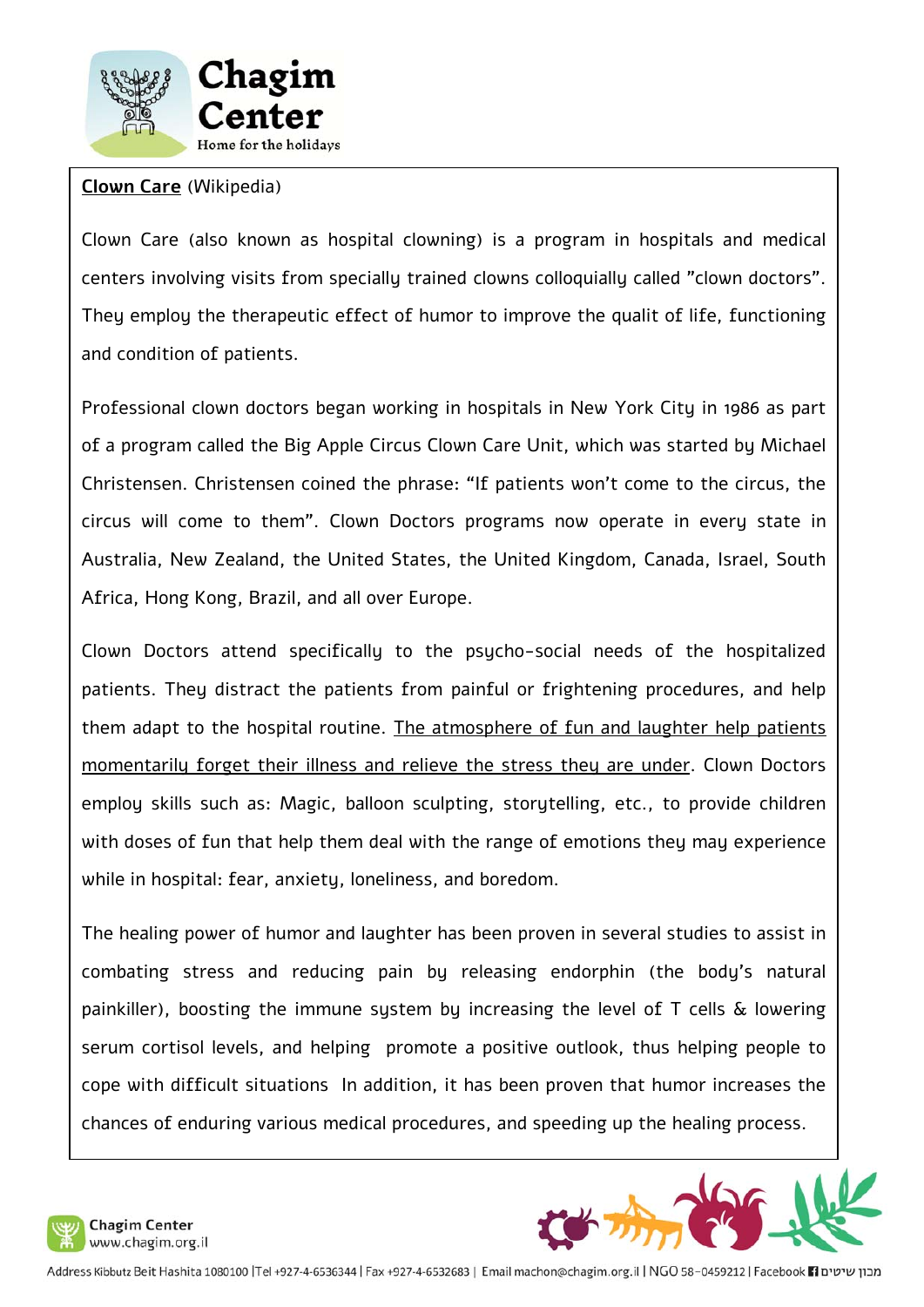

#### **Summary**

We have seen that joy is strongly related to the Purim holiday. Many of the holiday's precepts are directed towards increasing joy among us and our surroundings. Joy is a way of coping, not just on the holiday. We may take a joyful and positive (optimistic) view of difficult things that happen to us, and mainly cheer those around us when they encounter hardship.





Address Kibbutz Beit Hashita 1080100 |Tel +927-4-6536344 | Fax +927-4-6532683 | Email machon@chagim.org.il | NGO 58-0459212 | Facebook |2 מכון שיטים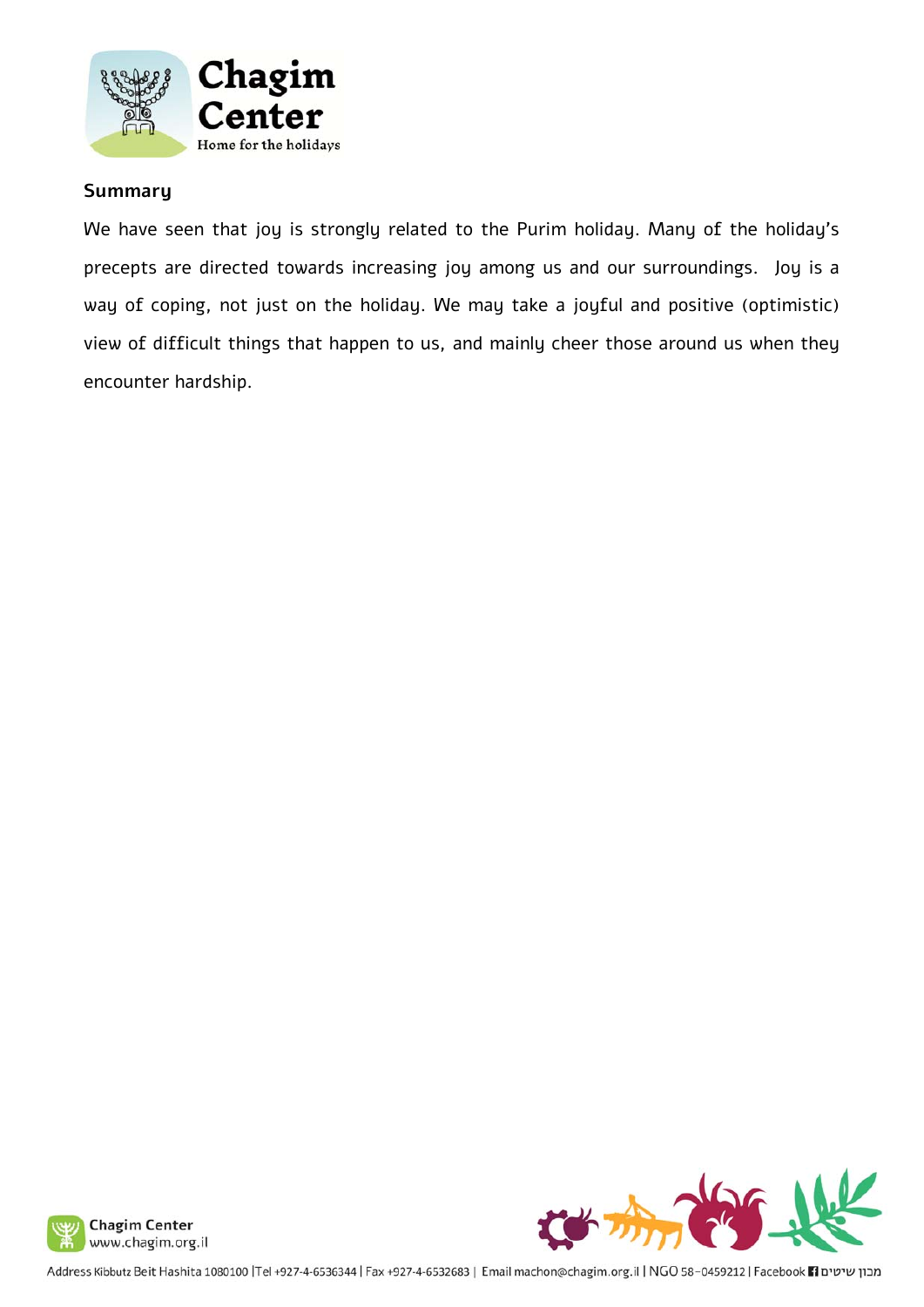

# **Teacher's Annex**

# **On Purim one is commanded to be joyful and forget all worries**

#### Joy of Purim

The precept (*mitzvah*) of joy is the common denominator of all Purim precepts. Joy is the most outstanding motif in the last chapters of the Book (8-9). All Purim holiday precepts are designed to create and cultivate joy.

Purim precepts: reading the Book (Megillah), feast-banquet, sending gifts to one another, gifts to the poor.

#### Reading the Book

The most important precept of Purim is reading the Book; all are obligated to hear the reading of the Book – men and women alike. The Book is read twice: On Purim eve, and on the following day. The Book is read again during the day, because every time observing the holiday for generations is mentioned, the reference is to days: And these days are remembered and done in each and every generation (Esther 9:28). The Hallel is not read on Purim, since reading the Book is considered as the Hallel.

#### Feast and joy (banquet)

The aim of the feast is to cause physical pleasure; such a precept does not exist in other holidays. One interpretation given for this: Haman's decrees were given in order to physically annihilate the nation (as opposed to Chanukah, where they were designed to destroy the nation spiritually). In order to annul this evil decree, the Jews fasted and



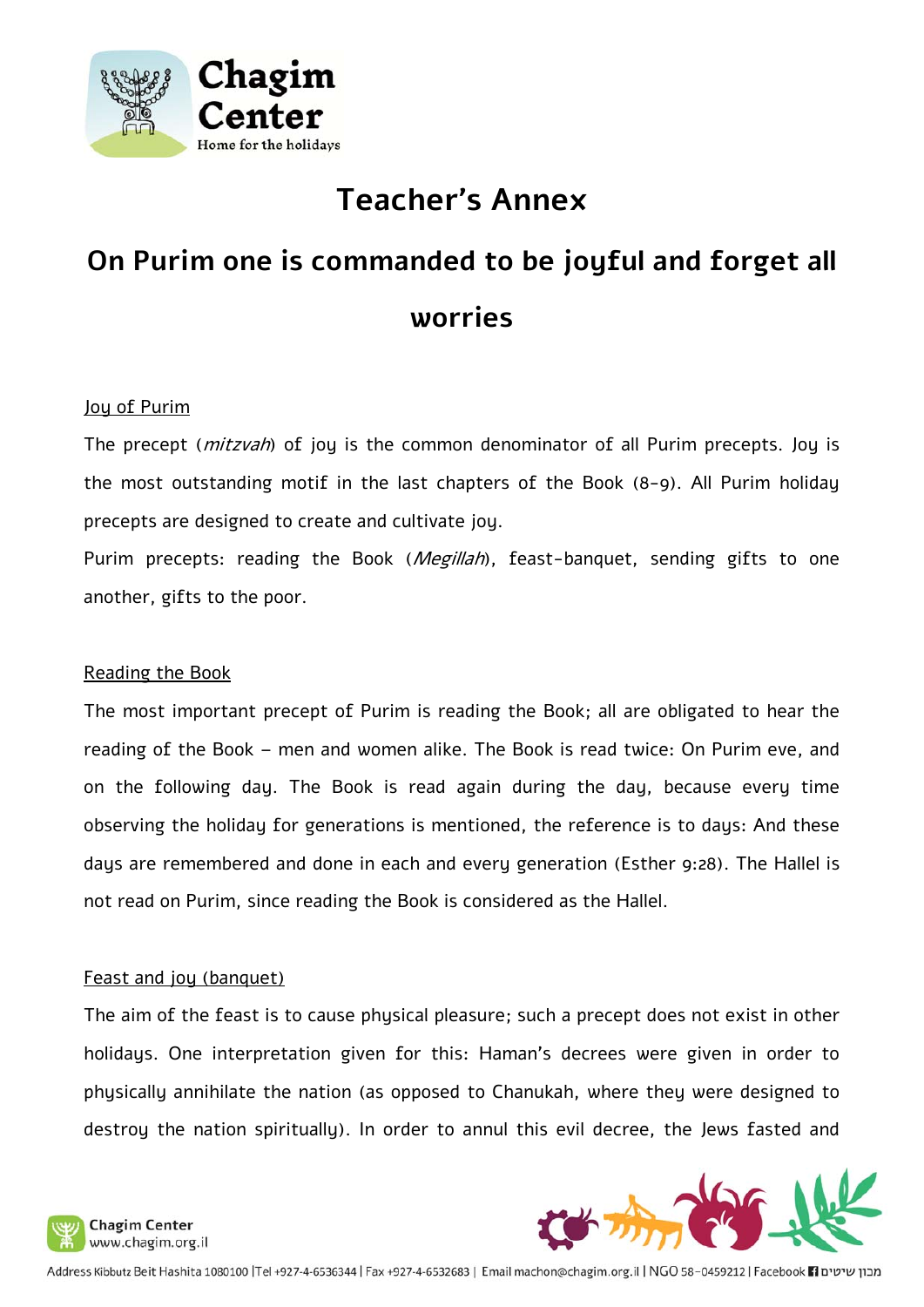

afflicted their souls. "In every province to which the edict and order of the king came, there was great mourning among the Jews, with fasting, weeping and wailing. Many lay in sackcloth and ashes." (Esther  $4:3$ ) When the Jews were saved, the event was celebrated with a feast and with drink, the opposite of fasting and afflicting the soul.

#### Sending gifts [of food]

The aim of this precept is to cultivate mutuality in joyfulness: The person receiving the gift is happy with his portion and the fact that he was remembered; the sender is glad to have caused his friend joy. On the matter of sending the gifts, it is important to note the following points:

- o By sending portions, it means the sending of two portions to one person. The Rambam ruled as follows: Wherever the Torah speaks in the plural and does not indicate a number, this means at least two. In our case 'portions' (*manot*) means at least two. From the expression 'one another' we learn that in order to fulfill the obligation of sending gifts [of food], one must send at least two portions to one person.
- o The portions must be ready to eat. According to the Rambam's ruling, it follows that a person must send his friend portions ready to be feasted on, with no need for preparation (i.e., he shall not send raw ingredients such as flour, sugar or seasoning).
- o A person who cannot afford to prepare portions to be sent may suffice with exchanging them with his friend. From other stories in the Gemara, it can be learned that the portions sent should include fine dishes that are not normally served on weekdays. It may be that the Rambam understood that not everyone can afford to provide a fine Purim feast and sending gifts [of food]; hence, the two precepts have been intertwined and replaced their feasts. The precept of sending portions applies to every Jew, even the poor. The precepts of sending portions and gifts to the poor

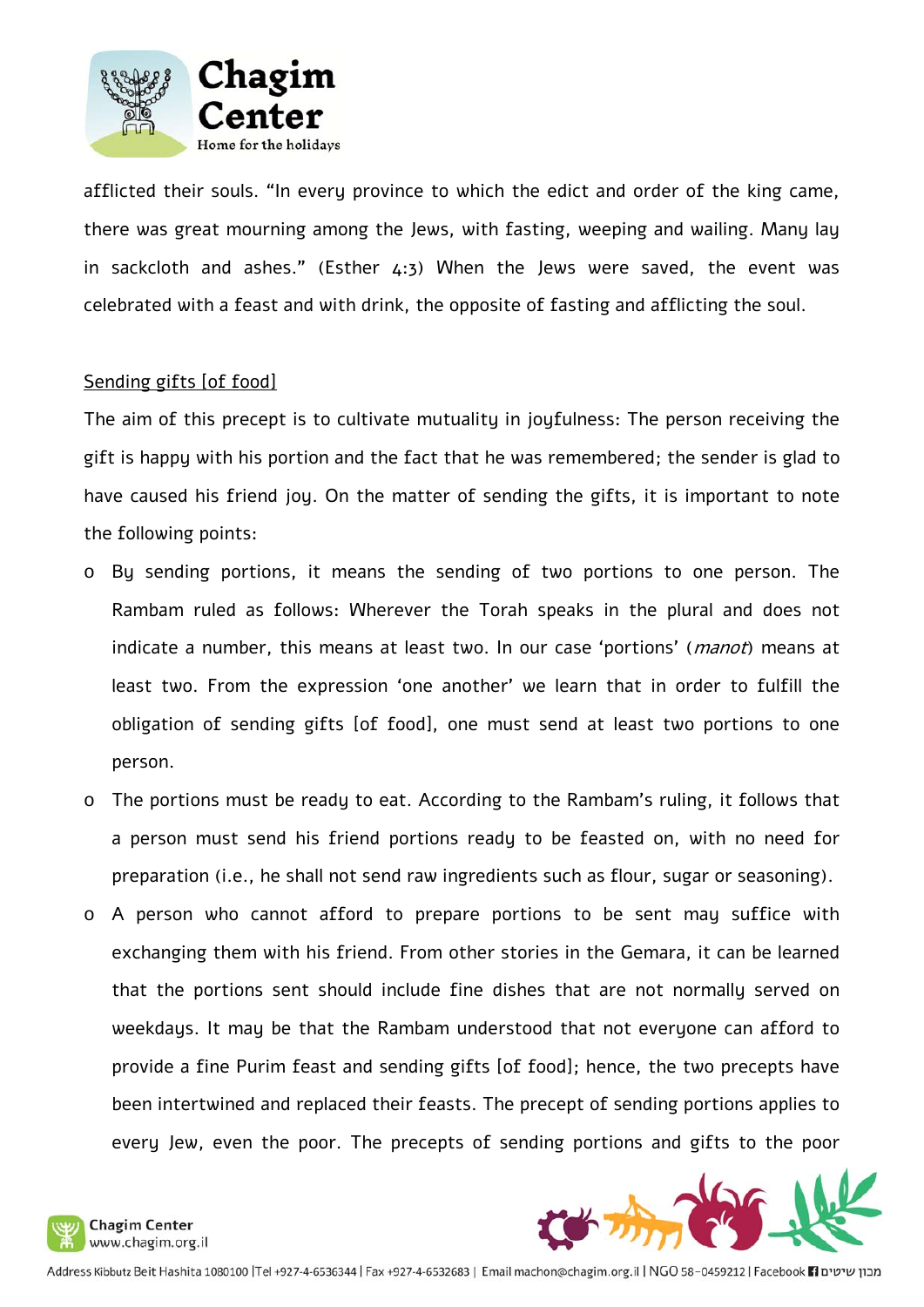

obligate every Jew, both men and women, even if they themselves are poor and receive charity.

#### Gifts to the poor

The aim of this precept is that all classes of society should be joyful, even those who may be barred from it due to economic constraints.

#### Order of precepts

The order of precepts is written in the following verse: As the days wherein the Jews rested from their enemies, and the month which was turned unto them from sorrow to joy, and from mourning into a good day; that they should make them days of feasting and joy, and of sending portions one to another, and gifts to the poor. (Esther 9:22).

One can tell that the holiday activity begins at home – "feasting and joy", continues to friends with "sending portions one to another," friends of the person fulfilling the precept and, finally, directed towards the poor – "and gifts to the poor" outside the person's home or immediate circle of the celebrator. Thus joy shall reach nearly everyone and be as complete as possible.

From: Joy of Purim, teacher's guide, department of planning and development of study programs;